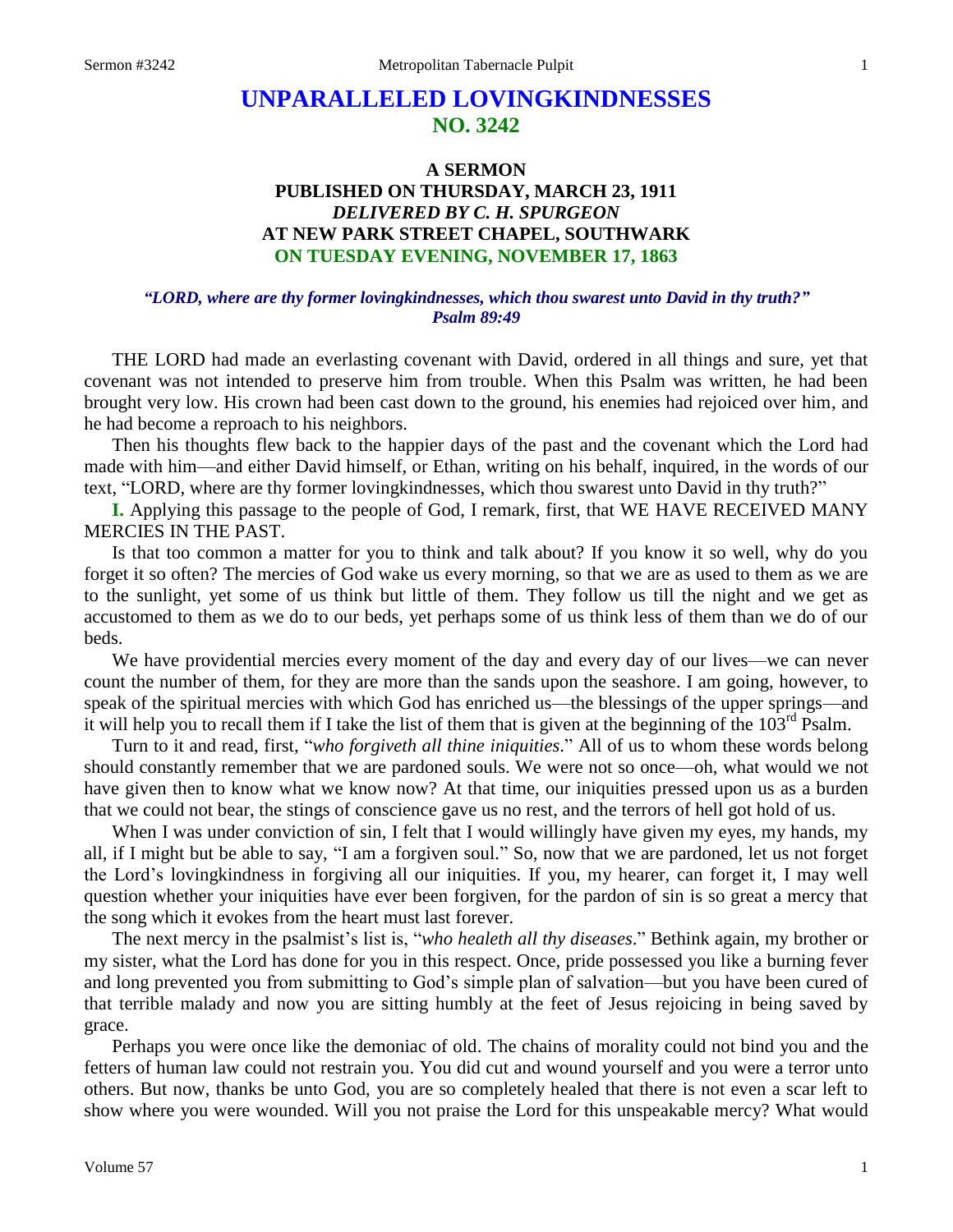you not have given for it once when your many diseases held you in their cruel grip? Then cease not to praise JEHOVAH-Rophi, "the Lord that healeth thee."

The next mercy also demands a song of grateful praise—"*who redeemeth thy life from destruction*." You have been saved from going down into the pit—the ransom price has been paid for you and you have been redeemed—not with silver and gold, "but with the precious blood of Christ, as of a lamb without blemish and without spot."

Remember that, now, there is no wrath against you in the heart of God, for His righteous anger on account of your sin was all poured out upon the head of His dear Son, your Surety and Substitute. The devil has no claim upon you now, for you have been redeemed by Christ unto the last farthing. Then can you forget to praise Him who has done such great things for you?

What would you not have given, at one time, to have had half a hope that you were a redeemed soul, when your poor knees were sore through your long praying, and your voice was hoarse with crying unto God? You would gladly have bartered the light of day, the comforts of life, and the joys of friendship for the assurance of your redemption. Well, then, since you have now obtained that priceless boon, forget not to praise the Lord for all His lovingkindness towards you.

For the next clause in the Psalm is this, "*who crowneth thee with lovingkindness and tender mercies*." Think, brother or sister in Christ, what the Lord has done for you. Not content with saving you from hell, He has adopted you into His own family, made you a son or a daughter of the King of kings, and set a royal crown upon your head—a crown of "lovingkindness and tender mercies." You are made an heir of God and a joint-heir with Jesus Christ, is not this unparalleled lovingkindness? Is not this indeed the tender mercy of our God towards you? Then can you ever forget such lovingkindness and tender mercy?

There have been times, in the past history of some of us, when that ancient prophecy has been most graciously fulfilled in our experience, "Ye shall go out with joy, and be led forth with peace: the mountains and the hills shall break forth before you into singing, and all the trees of the field shall clap their hands." So, as we remember the former lovingkindnesses of the Lord, we rejoice that He still crowns us with lovingkindnesses and tender mercies.

We must not forget the next verse—"*who satisfieth thy mouth with good things; so that thy youth is renewed like the eagle's*." If we are in Christ Jesus, we have all that we want—we are perfectly satisfied. We do not want a better Savior, we do not want a better hope, we do not want a better Bible, we do not want better promises.

We do want more faith, but we do not want a better ground of faith. We do desire to have more love to our Lord, but we do not desire a better object for our love. We desire ever to dive deeper and deeper, but only in the fathomless sea of Jesu's love. Others are roaming hither and thither, vainly seeking satisfaction, but our mouth is so filled with good things that we are satisfied.

We asked and the Lord gave to us. We prayed for pardon and the Lord fully forgave us for Jesus' sake. We have received so much mercy from Him that our soul is satisfied and soars aloft as on an eagle's wings, leaving all terrestrial cares, and sorrows, and doubts far below us amid the earth-born clouds above which we have mounted by God's grace.

**II.** Now, having thus briefly recalled the Lord's former lovingkindnesses, I have to remind you, in the second place, that WE ARE NOT ALWAYS CONSCIOUS OF THE SAME FLOW OF MERCY TOWARD US.

The psalmist asks, "LORD, where are thy former lovingkindnesses?" Well, where are they? Why, they are where they used to be, though we do not always realize them. The Lord's mercies have not changed, but our perception of them is not always as vivid as it ought to be. Let us again consider the mercies of which I have already spoken to you.

"*Who forgiveth all thine iniquities*." There are times when a Christian fears whether his sins are really forgiven. He is saved, yet he has a doubt whether he is saved or not. All his past sins seem to rise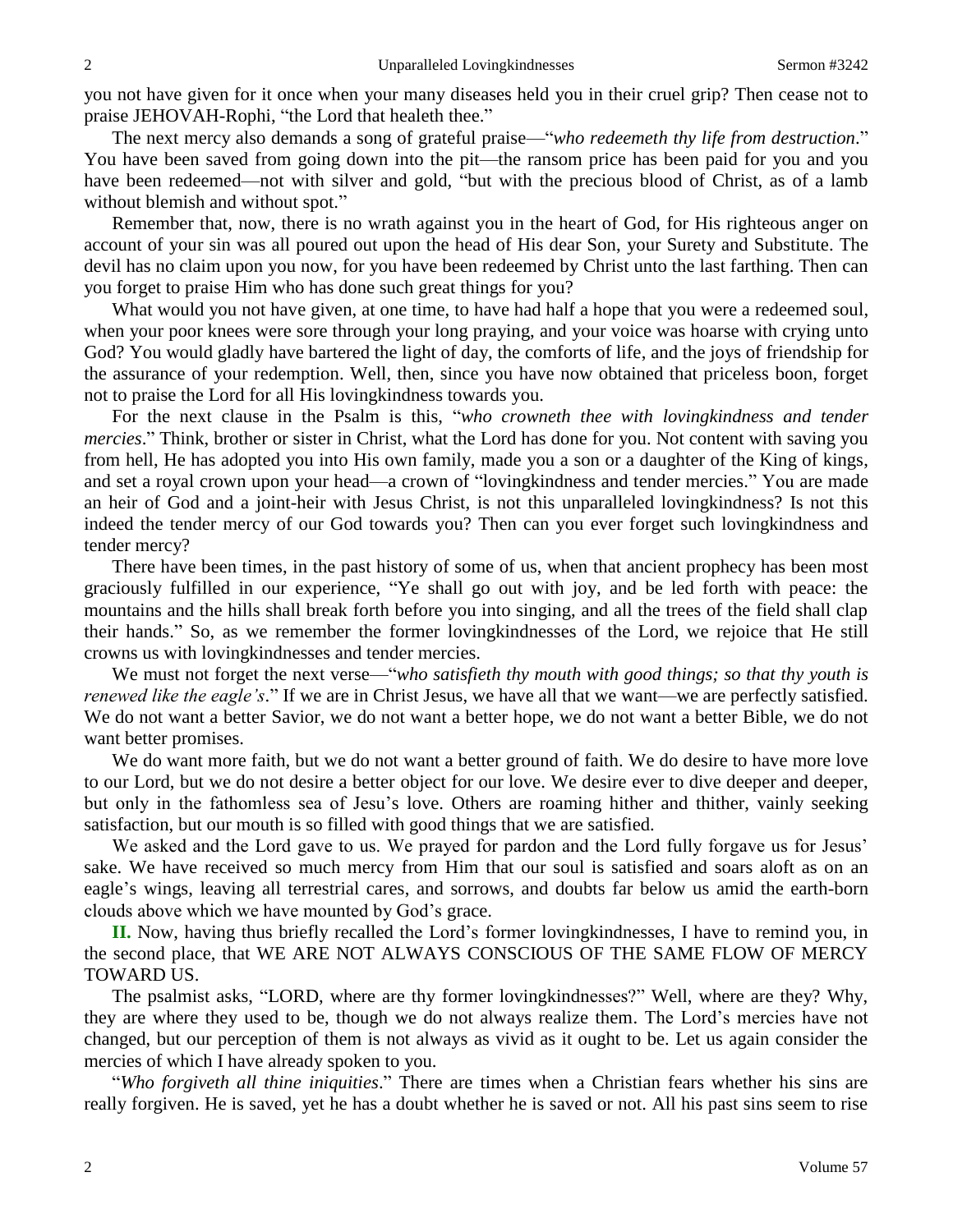up before him and the foul suggestion of unbelief is, "Can it be possible that all those sins have been put away? Have all those mountains of iniquity been cast into the Red Sea of the Savior's atoning blood?"

Many young believers, who judge themselves too much by their feelings, are apt to imaging that they have been deceived and that they are still under condemnation. If I have any brethren or sisters like that here, let me assure them that there are times when the very best of the saints have to cry out in the bitterness of their soul, "LORD, where are thy former lovingkindnesses?" The believer in Christ is always justified as far as the law of God is concerned, but he does not always hear the proclamation of pardon in the court of conscience.

God's sun is always shining, but there are clouds that obscure its beams, yet it is only hidden for a while. So is it with the lovingkindness of the Lord with regard to the forgiveness of sin—whether we always realize it or not, the forgiveness that has once been bestowed upon us will never be withdrawn from us, world without end.

It is the same with the next mercy—"*who healeth all thy diseases*." It may be that there are some of us here who know that the great Physician has healed our soul maladies, yet at times, unbelief and other evil diseases cause us pain and agony of spirit. It is with us as it was in the days of Noah when the fountains of the great deep were broken up—and happy are we if we can now float in the ark of our faith above the awful sea of our depravity which threatens to drown every spiritual comfort and cover every hope.

If I were to look within my own heart for comfort and hope, I should often be in despair, but when I look away to my Lord alone, then I realize what He has done and is still doing for me, for He still "healeth" all my diseases.

Marvel not, dear friends, if you cannot see yourselves growing in grace as you would like to do. When a farmer goes to look at his root crops, he is not so much concerned as to the appearance of the part that is above ground—he wants to know how that part is flourishing that is out of sight. So, very often, a Christian is growing under ground, as it were—growing in grace, and knowledge, and love, and humility—though he may not have as many virtues and graces that are visible to other people, or even to himself.

Sanctification is being wrought in the saints according to the will of God, but it is a secret work yet, in due time the fruit of it will be manifest, even as the farmer at the proper season digs up his roots and rejoices that his labor has not been expended upon them in vain.

Notice, too, that next mercy—"*who redeemeth thy life from destruction*." Now mark this—those who are once redeemed are always redeemed. The price of their redemption was paid upon Calvary and that great transaction can never be reversed. I dare to put it very strongly and to say that they were as fully redeemed when they were dead in trespasses and sins as they will be when they stand in the full blaze of JEHOVAH's presence before the eternal throne. They were not then conscious of their redemption, but their unconsciousness did not alter the fact of their redemption.

So is it with the believer—there are dark days and cloudy days in his experience, but he is just as truly saved in the dark and cloudy day as when the sun is shining brightly and the clouds have all been blown away. In the old days of slavery, when a slave's freedom had been purchased, there may have been times when he had not much to eat, or when he had many aches and pains, but such things did not affect the fact that he was a free man.

Suppose someone had said to him, "My poor fellow, you have nothing in the cupboard, you are very sick and ill, you are still a slave"? He would have replied, "That is not good reasoning. I know that I was redeemed, for I saw the price paid for my ransom. I have my free papers and I shall never again be a slave." So is it with believers—the Son of God has made them free by giving Himself as a ransom for them, so they shall be "free indeed." Their redemption does not depend upon their realization of it, but upon their Redeemer who has made it effective for them.

The same principle applies to the next mercy—"*who crowneth thee with lovingkindness and tender mercies*." There may be some Christians here who need to learn a lesson that one good Methodist tried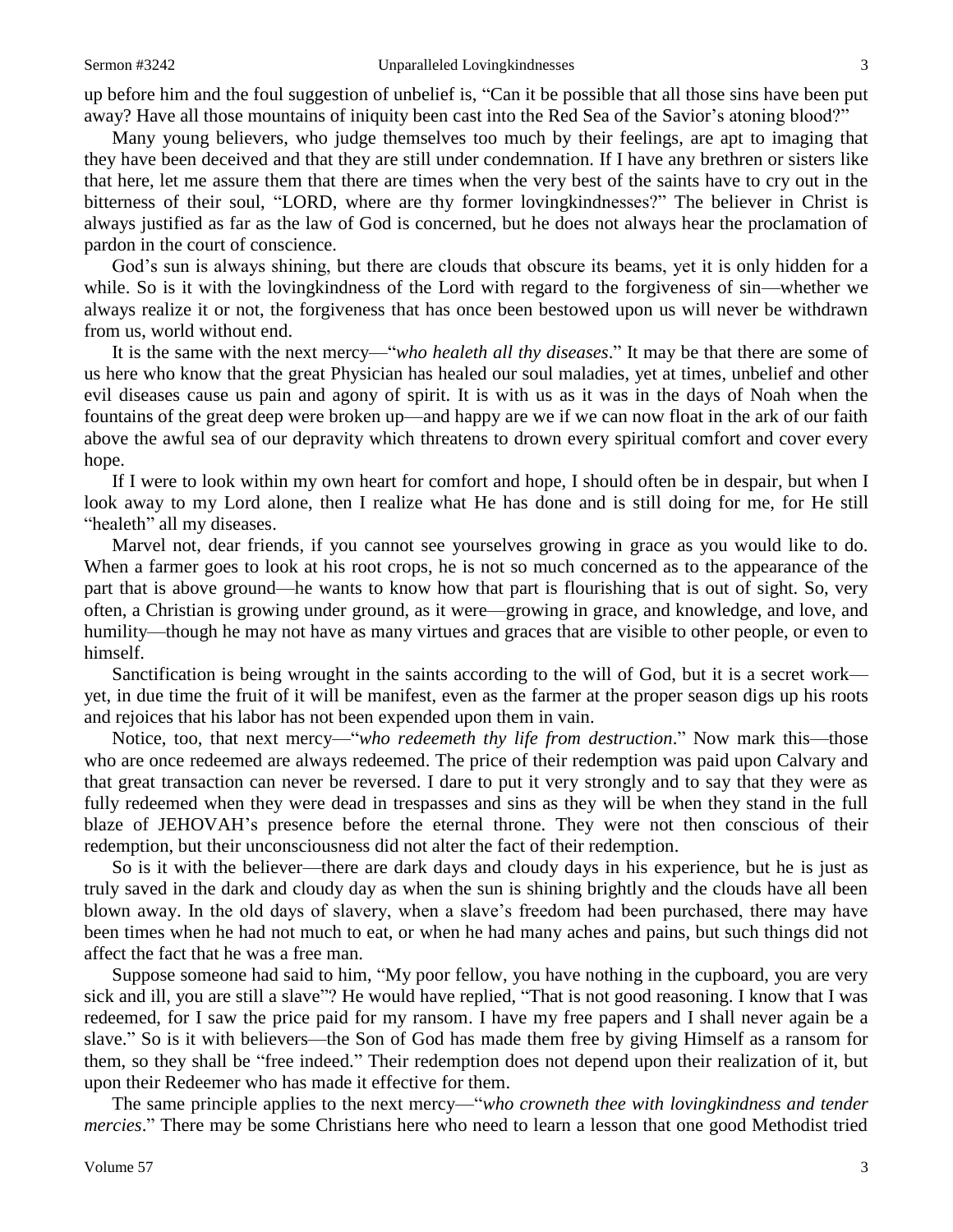to teach another whom he met at a class meeting. It grieved him as he heard over and over again the story of his brother's trials and troubles, but nothing about the multitudes of mercies with which he was continually being crowned.

So one day he said to him, "My brother, I wish you would change your residence—you do not live in the right part of the town." "How is that?" inquired the other. "Why, you live where I used to live, down in Murmuring Street. It is very dark and narrow, the chimneys always smoke, the lamps never burn brightly there, and all sorts of diseases abound in that unhealthy quarter. I got tired of living in Murmuring Street, so I took a new house in Content Street. It is a fine, wide, open street where the breezes of heaven can freely blow, so the people who dwell there are healthy and happy. And though all the houses in the street are of different sizes, it is a very remarkable thing that they are all of them just the right size for the people who live in them. The apostle Paul used to live in that street, for he said, 'I have learned in whatsoever state I am, therewith to be content," so I would advise you, my brother, to move into Content Street as soon as you can."

That was very good advice—and we may pass it on to any murmurers or grumblers whom we know. Think, beloved, how the Lord is still crowning you with lovingkindness and tender mercies. I know you are not strong, but then you have not that acute pain you used to have. I know that you are growing old, but that only means that you are getting so much nearer heaven. I know your friends are fewer than they used to be, but then those who are left are true friends. So you see that you are still crowned with lovingkindness and tender mercies.

So is it with the last mercy in the list—"*who satisfieth thy mouth with good things*." I will venture to say that the Christian has not one real want that is not satisfied with the good things that God has provided for him. If he has any other want, or thinks he has, it is better for him not to have that want supplied.

If we want the pleasures of sin, it is a great mercy that God will not give them to us, for the supply of such a want would be our soul's damnation. If we could gather any comfort through following that which is evil, it is of the Lord's mercy that such comfort is not our portion.

#### *"This world is ours and worlds to come; Earth is our lodge and heaven our home;"*

so what can we want beside?

**III.** Now, thirdly, WHY ARE WE NOT ALWAYS CONSCIOUS OF THE SAME FLOW OF MERCY TOWARD US?

*Sometimes we miss our former comforts as the result of sin*. Sin indulged is a certain barrier to happiness. No one can enjoy communion with Christ while turning aside to crooked ways. To the extent to which a believer is inconsistent with his profession, to that extent will he be unhappy—and it will be no cause for surprise if he has to cry, "LORD, where are thy former lovingkindnesses?"

We must always distinguish between the punishment of sin which Christ endured on His people's behalf and the fatherly chastisement with which God visits upon them for their wrong-doing. Though He will not condemn them as a Judge, He will chastise them as a Father. And they cannot expect to enjoy the lovingkindnesses of the Lord while they are enduring the strokes of His rod because of their transgressions.

We may also lose a comfortable sense of God's mercy *through neglecting to use the means of grace*. Leave off the regular reading of your Bible and then you will be like the man who misses his meals and so grows weak and languid. Neglect private prayer and then see whether you will not have to cry with Job, "Oh that I were as in months past, as in the days when God preserved me; when his candle shined upon my head, and when by his light I walked through darkness!"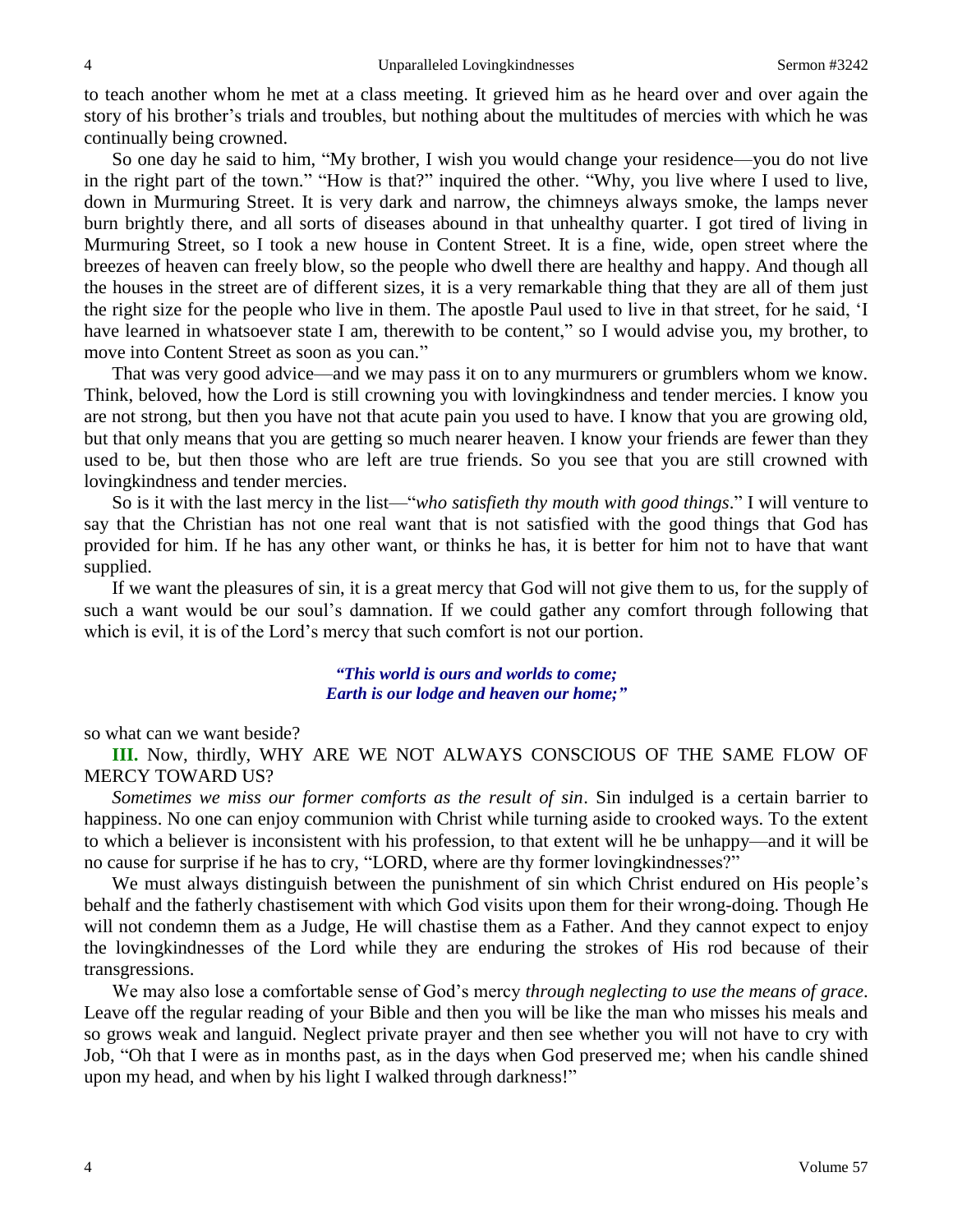Stay away from the prayer meetings and then, if your soul is not sad, it ought to be. If a man will not come where there is a fire, is it surprising that he cries that he cannot get warm? The neglect of the means of grace causes many to inquire, "LORD, where are thy former lovingkindnesses?"

The same result follows *when any idol is set up in our heart*. While we worship the Lord alone, the temple of our heart will be filled with His glory. But if we set up an idol upon His throne, we shall soon hear the rushing of wings and the divine voice saying, "Let us go hence." God and mammon cannot abide in the same house. Remember that you serve a jealous God and be very careful not to provoke Him to jealousy. Every idol must be cast down, or His comfortable presence cannot be enjoyed.

*Coldness of heart towards God* is another cause of the loss of enjoyment of His favor. When the heart grows spiritually cold, the whole being soon gets out of order. If the heart be warm and vigorous, the pulsations throughout the entire frame will be kept strong and healthy, but when the heart is cold, the blood will be chilled in the veins and all the powers will be numbed and paralyzed.

So, beloved, see to it that in the power of the Holy Spirit you maintain the love of your espousals that pristine warmth of holy affection which you delighted to manifest when first you knew the Lord or else you will soon have to cry, "LORD, where are thy former lovingkindnesses?"

Live near to God and this shall not often be your cry. But if you backslide from Him, this shall soon be your sorrowful inquiry. If you have to mourn an absent God, seek to know the reason why He has withdrawn Himself from you and repent of the sin that has separated you from Him.

**IV.** Now, lastly, LET US REMEMBER THAT THE DIVINE COVENANT REMAINS FIRM AND STEADFAST UNDER ALL CHANGING CIRCUMSTANCES.

The covenant made with David was established by the oath of God, and Paul, writing to the Hebrews, says that "God, willing more abundantly to show unto the heirs of promise the immutability of his counsel, confirmed it by an oath, that by two immutable things, in which it was impossible for God to lie, we might have a strong consolation, who have fled for refuge to lay hold upon the hope set before us."

For our consolation, let us remember, first, that the *parties to the covenant are always the same*. God has not one set of chosen ones today and another set tomorrow. In the Lamb's book of life, there are no erasures of certain names and the insertion of others in their place. No, beloved, that is not the way in which the Lord deals with His elect—He does not play fast and loose with them like that. He does not love them one day and hate them the next. Oh, no!

#### *"Whom once He loves, He never leaves, But loves them to the end."*

And, next, *the Seal of the covenant is always the same*. It is sealed with the precious blood of Jesus. His one great sacrifice on Calvary made the covenant forever sure—

## *"'Tis signed, and sealed, and ratified, In all things ordered well."*

We do not seal the covenant—Christ has done that—it is His blood that makes the covenant sure to all for whom He stood as Surety and Substitute. This is our consolation even when we have no present enjoyment of the blessings that are secured to us by the covenant. Even the sealing of the Spirit is not the Seal of the covenant, though it is to us the certain evidence of our interest in the covenant—it is like a seal on our copy of the covenant, the great deed itself, sealed with the blood of Jesus, is safely preserved in the archives of heaven where none can mutilate or steal or destroy it.

Further, *the efficacy of the covenant is always the same*. It is not like human covenants, which may or may not be fulfilled, or which may become void through lapse of time. This covenant is eternal,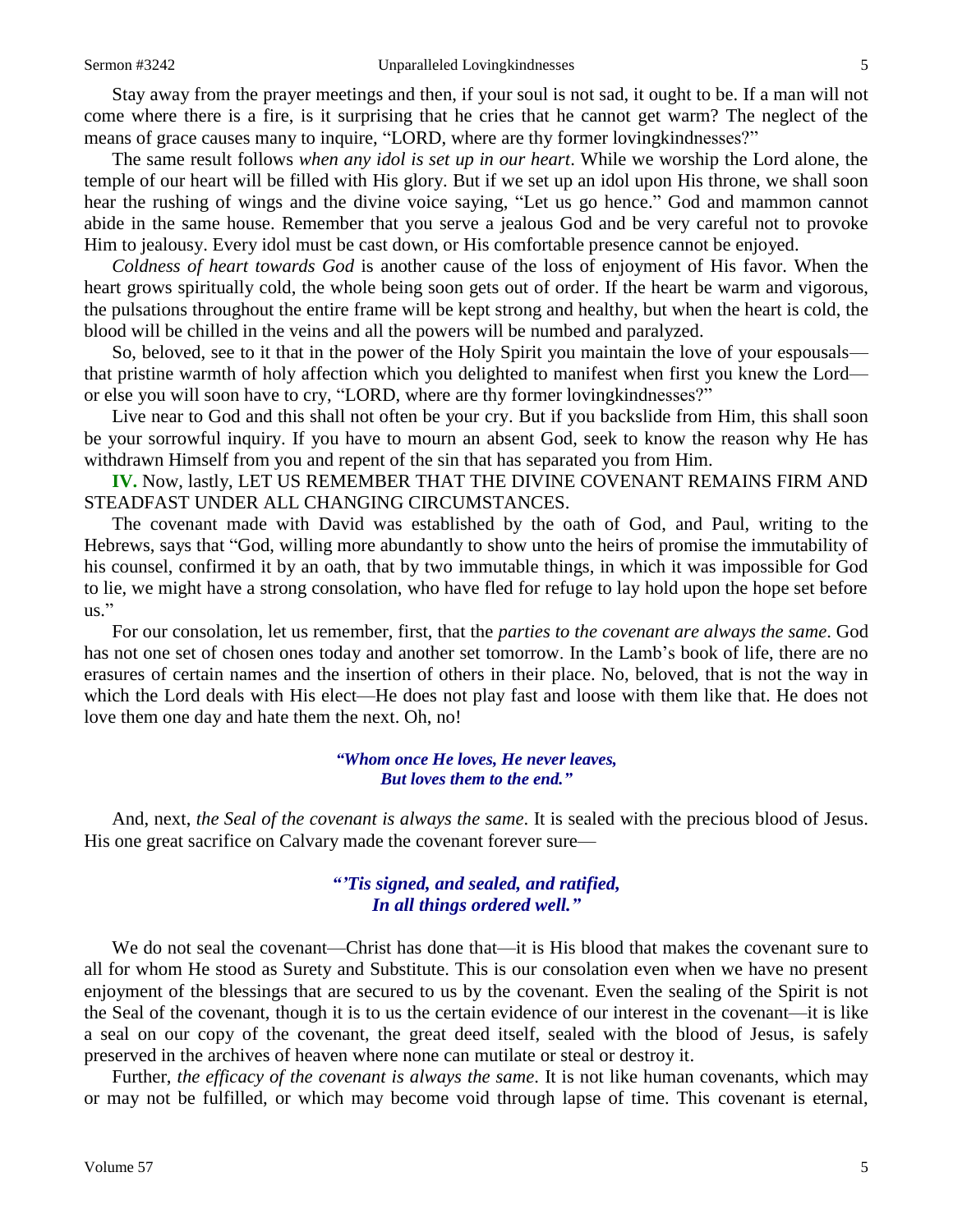covering past, present, and future—and it shall be fulfilled to the last jot and tittle, for He who swore unto David will certainly perform all that He has promised to His own chosen people.

#### *"The voice that rolls the stars along Speaks all the promises."*

When God said, "Let there be light," there was light. And when that same God says, "Let there be light in that dark soul," the light at once enters the heart and it is divinely illuminated. Thus it has come to pass that we, who were sometimes darkness, now are light in the Lord. And to us comes the apostolic injunction, "Walk as children of light."

The efficacy of the covenant does not depend upon us—if it did, it would be a poor, feeble, fickle thing that would fail us just when we needed it most. There would be no hope of our ever getting to heaven if we had to depend upon our own efforts, or our own merits, or anything of our own—our comfort arises from the fact that the covenant is made on our behalf by our great Representative and Redeemer, who will Himself see that all that is guaranteed to us in the covenant is fulfilled in due season.

There rolls the glorious chariot of salvation in which all believers are riding to heaven. Death and hell cannot stop it, all the fears of any who are in it will not affect their eternal safety, and not one of them shall be found to be missing in the day when the roll of the redeemed is called in glory. Be of good courage, believer, for you are saved in the Lord with an everlasting salvation.

Even though you have, for a while, to mourn the loss of the Lord's former lovingkindnesses, search your heart to see how far that loss has been caused by your own sin, and then return to the Lord with all your heart, and He will renew to you His former favors, and give to you new mercies of which you have not as yet even dreamed.

As for those here who have no former lovingkindnesses of the Lord to which they can look back, I pray that this may be the beginning of better days to them. May they think of the mercies which the Lord has bestowed upon others and may they cry unto Him, "Lord, do to us as You have done to them. Adopt us into Your family as Your sons and Your daughters, and let us share in all the blessings that You give to Your children!"

Remember, dear friends, that it is by simple and sincere faith in the crucified Christ of Calvary that sinners are eternally saved. It is by His blood that we who once were afar off, are now made nigh. Whosoever believes in Him shall not be ashamed or confounded, therefore, my hearer, believe you on the Lord Jesus Christ and you shall be saved, and God shall be glorified. So may it be, for Jesus' sake! Amen.

#### **EXPOSITION BY C. H. SPURGEON**

#### *PSALM 89*

**Verses 1-2.** *I will sing of the mercies of the LORD forever: with my mouth will I make known thy faithfulness to all generations. For I have said, Mercy shall be built up forever: thy faithfulness shalt thou establish in the very heavens.* [See Sermon #1565, Maschil Of Ethan, A Majestic Song]

Here is an eternal song concerning eternal mercy. The mercy of the Lord is from everlasting to everlasting, so the saints' praise for the never-ending mercy must itself be without end.

The psalmist has made known God's faithfulness to all generations, not only by speaking of it, but especially by writing of it, for that which is written abides when that which is merely spoken is soon forgotten. God's faithfulness concerns heaven as well as earth, and He will establish it "in the very heavens."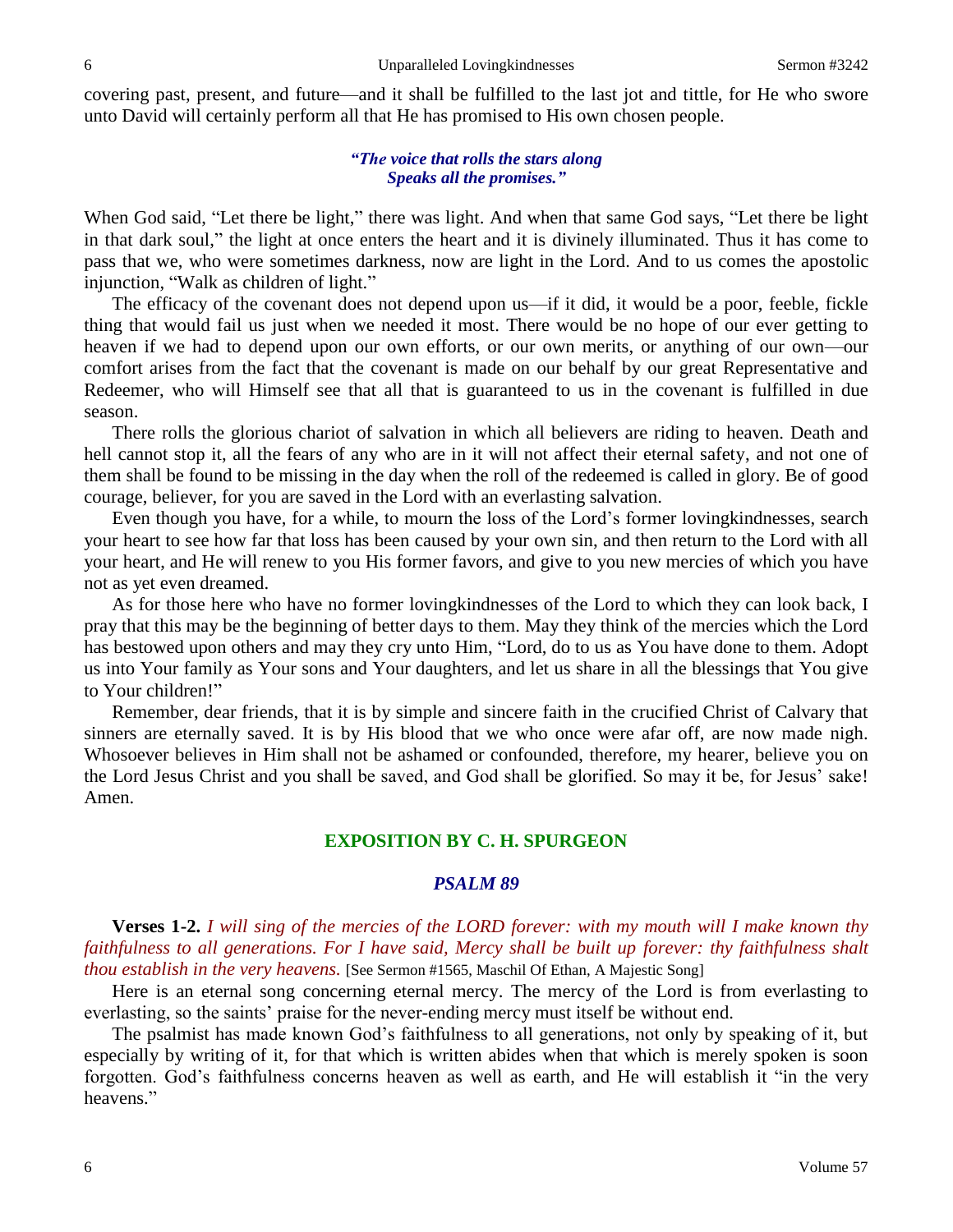The complete fulfillment of this glorious covenant promise concerns, not only David and his seed, but "great David's greater Son" and His spiritual seed—the chosen people with whom the Lord has made "an everlasting covenant, ordered in all things, and sure."

**5-7.** *And the heavens shall praise thy wonders O LORD: thy faithfulness also in the congregation of the saints. For who in the heaven can be compared unto the LORD? who among the sons of the mighty can be likened unto the LORD? God is greatly to be feared in the assembly of the saints, and to be had in reverence of all them that are about him.* 

A holy reverence is becoming in all who draw near to the thrice-holy JEHOVAH, whether in the upper sanctuary or in the congregation of the saints on earth. In His gracious condescension, He allows His people wondrous familiarity in their approaches to Him, yet this must never make them forget the infinite distance that separates the Creator from even the highest and holiest of His creatures.

**8-10.** *O LORD God of hosts, who is a strong LORD like unto thee? or to thy faithfulness round about thee? Thou rule the raging of the sea: when the waves thereof arise, thou stillest them. Thou hast broken Rahab in pieces, as one that is slain; thou hast scattered thine enemies with thy strong arm.* 

The ruling of the raging of the sea, the stilling of the stormy waves, and the breaking and scattering of the might of Egypt are used by the psalmist to illustrate the omnipotence of JEHOVAH, before which the mightiest monarch on earth had no more power than if it had been a corpse.

**11-12.** *The heavens are thine, the earth also is thine: as for the world and the fulness thereof, thou hast founded them. The north and the south thou hast created them: Tabor and Hermon shall rejoice in thy name.*

The psalmist rejoices in the Lord as the Creator and Possessor of the heavens above and the earth beneath. "All things were created by him, and for him."

**13.** *Thou hast a mighty arm: strong is thy hand, and high is thy right hand.* [See Sermons #674, The Mighty Arm and #1314, which has the same title]

Amid all the varying expressions that the psalmist uses, he continues to admire and magnify God's majestic might. Whether for the defense of His people or the overthrow of His enemies, His arm is mighty, yea, more than that, for it is almighty. No human language can adequately describe that glorious hand which has only to be opened to satisfy the desire of every living thing.

**14.** *Justice and judgment are the habitation of thy throne: mercy and truth shall go before thy face.* 

What blessed heralds does the Lord employ! "Mercy and truth shall go before thy face." It is these gracious attributes, especially as they are displayed in the person and work of the Lord Jesus Christ, that enable us even to welcome those sterner attributes—"justice and judgment," which are the habitation of God's throne.

#### **15.** *Blessed is the people that know the joyful sound:*

There are many that hear it, but perhaps not one out of a thousand of them that really know it. The hearing of the joyful sound is not sufficient to make people blessed, though faith comes by hearing—it is the understanding of what is meant by the glad tidings—it is the reception of the Gospel message which brings immediate and eternal blessedness.

**15.** *They shall walk, O LORD, in the light of thy countenance.* 

The practical effect of a saving knowledge of the Gospel is a holy walk, a walk of communion with God. Dear friends, do you walk in that way? Do you know the joyful sound? Can you discern the difference between the true and the false Gospel? Can you distinguish the contrast between the harmonies of the one and the discords of the other? Do you know the inner secret of the heavenly music? Has it ever vibrated in your own souls? Happy are you if this is the case with you.

The Psalmist goes on to show how such people are blessed.

#### **16.** *In thy name shall they rejoice all the day:*

They shall not have mere passing fits of joy, but they shall be glad from morning to night.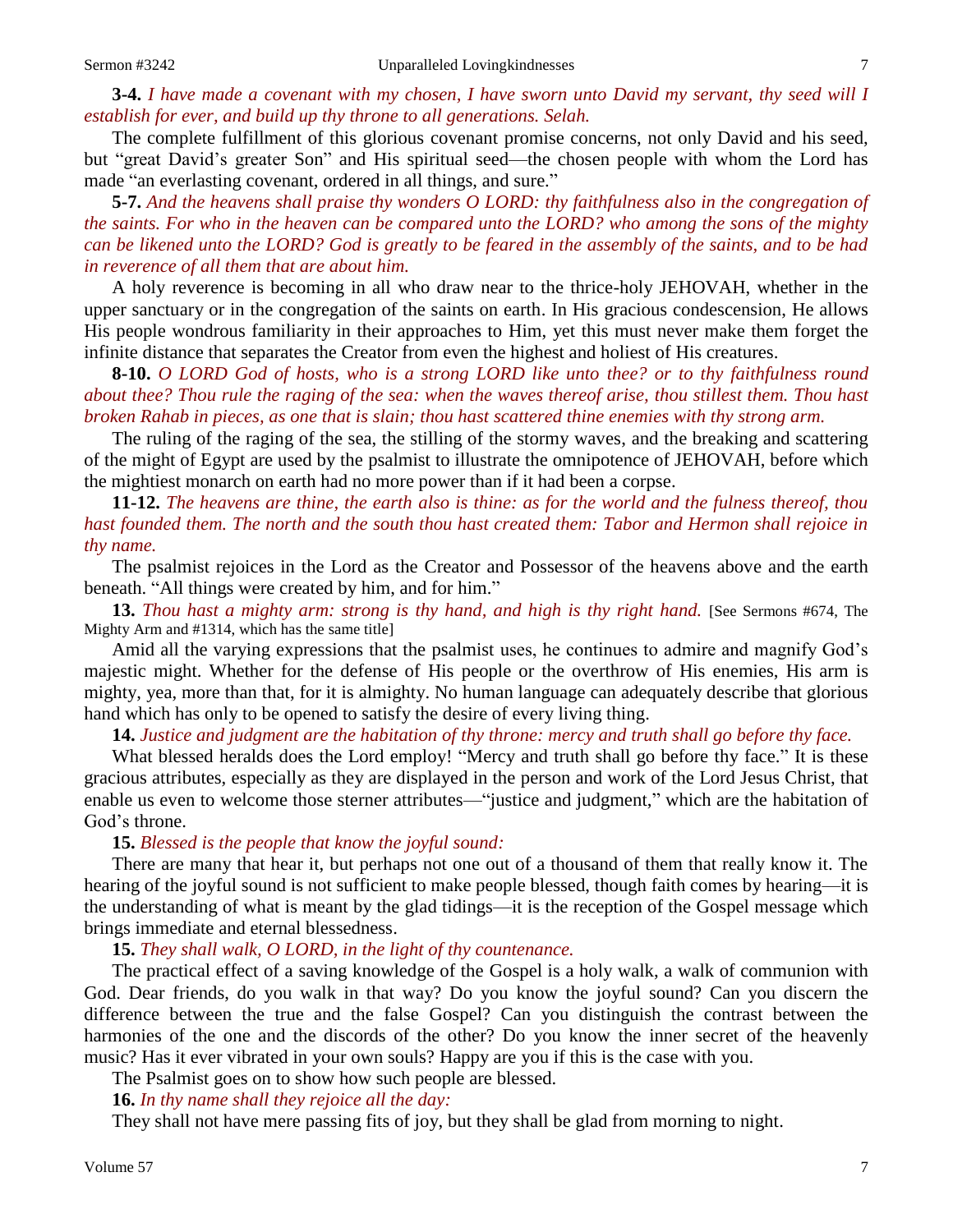### **16.** *And in thy righteousness shall they be exalted.*

They shall mount to a higher platform of joy than that on which the men of the world are standing. They shall be lifted up in soul and spirit by the righteousness of God, especially as they see how that great attribute guarantees their eternal salvation.

**17-19**. *For thou art the glory of their strength: and in thy favour our horn shall be exalted. 18 For the Lord is our defence; and the Holy One of Israel is our king. Then thou spakest in vision to thy holy one, and saidst, I have laid help upon one that is mighty; I have exalted one chosen out of the people.* [See Sermon #11, The People's Christ]

This is the very marrow of the Gospel. This is indeed "the joyful sound" which makes us truly blessed—the fact that God did, of old, exalt "One chosen out of the people," with whom He entered into an eternal covenant, pledging Himself to bless us through Him.

**20.** *I have found David my servant; with my holy oil have I anointed him:*

David was the means of bringing great blessings to the people over whom he ruled. God blessed the whole nation through him and the covenant made with David was virtually a covenant made with all the people of Israel. In like manner, the covenant made with "great David's greater Son" is virtually made with all those for whom He stood as Surety and Representative. The essence of the Gospel lies in the covenant which God has made with His Son, Jesus Christ, on behalf of all His chosen people.

Notice that God found David and anointed him as king, even as He has taken the Lord Jesus, and anointed Him with the oil of gladness above His fellows.

**21.** *With whom my hand shall be established: mine arm also shall strengthen him.* 

The omnipotence of God is manifested in Christ, for He is "the power of God" as well as "the wisdom of God."

**22.** *The enemy shall not exact upon him; nor the son of wickedness afflict him.* 

"The son of wickedness" did afflict David for a while, but afterwards he came to the throne and ruled gloriously over God's ancient people. So is it with our covenant Lord and King. The wicked cannot now exact upon Him, nor afflict Him—He sits upon the throne of God in glory far beyond their reach.

**23.** *And I will beat down his foes before his face, and plague them that hate him.* 

Who can ever stand up in opposition to Christ? He is that stone of which He Himself said, "Whosoever shall fall upon that stone shall be broken; but on whomsoever it shall fall, it will grind him to powder."

**24.** *But my faithfulness and my mercy shall be with him: and in my name shall his horn be exalted.* 

God is ever with His Son, Jesus Christ, in the plenitude of His faithfulness and mercy, to make Him a continual blessing to His people.

**25.** *I will set his hand also in the sea, and his right hand in the rivers.* 

Our King is a great King and He rules over sea and land—there is no limit to His dominions—and there will be no end to His righteous rule.

**26.** *He shall cry unto me, Thou art my Father, my God, and the rock of my salvation.* 

All God's children are a praying family and His only-begotten and well-beloved Son sets a noble example in this respect as well as in everything else. He is still the great Intercessor before the throne of His Father.

#### **27.** *Also I will make him my firstborn, higher than the kings of the earth.*

Christ is indeed "higher than the kings of the earth," for He is "King of kings and Lord of lords." Do not your hearts rejoice as you think of this blessed King with whom God has entered into a covenant to bless all who are trusting in Him, even the very poorest and feeblest of them? What a joy it is to us to see Jesus striking hands with the Eternal and entering into an everlasting covenant on our behalf.

**28-29.** *My mercy will I keep for him for evermore, and my covenant shall stand fast with him. His seed also will I make to endure for ever, and His throne as the days of heaven.*